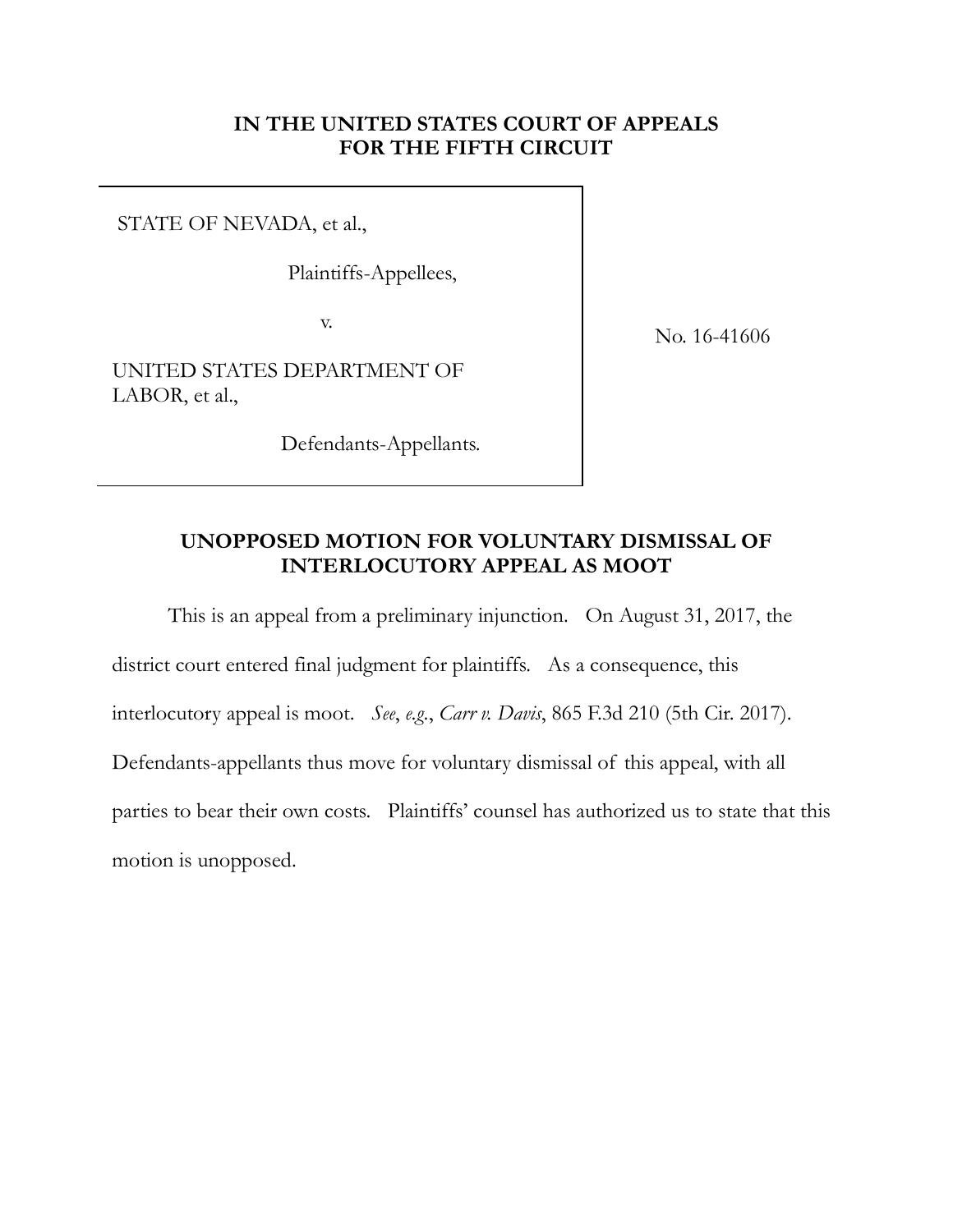Respectfully submitted,

#### MICHAEL S. RAAB

*s/Alisa B. Klein*  ALISA B. KLEIN (202) 514-1597 *Attorneys, Appellate Staff Civil Division U.S. Department of Justice 950 Pennsylvania Ave., NW, Rm. 7235 Washington, DC 20530 [Alisa.klein@usdoj.gov](mailto:Alisa.klein@usdoj.gov)*

#### SEPTEMBER 2017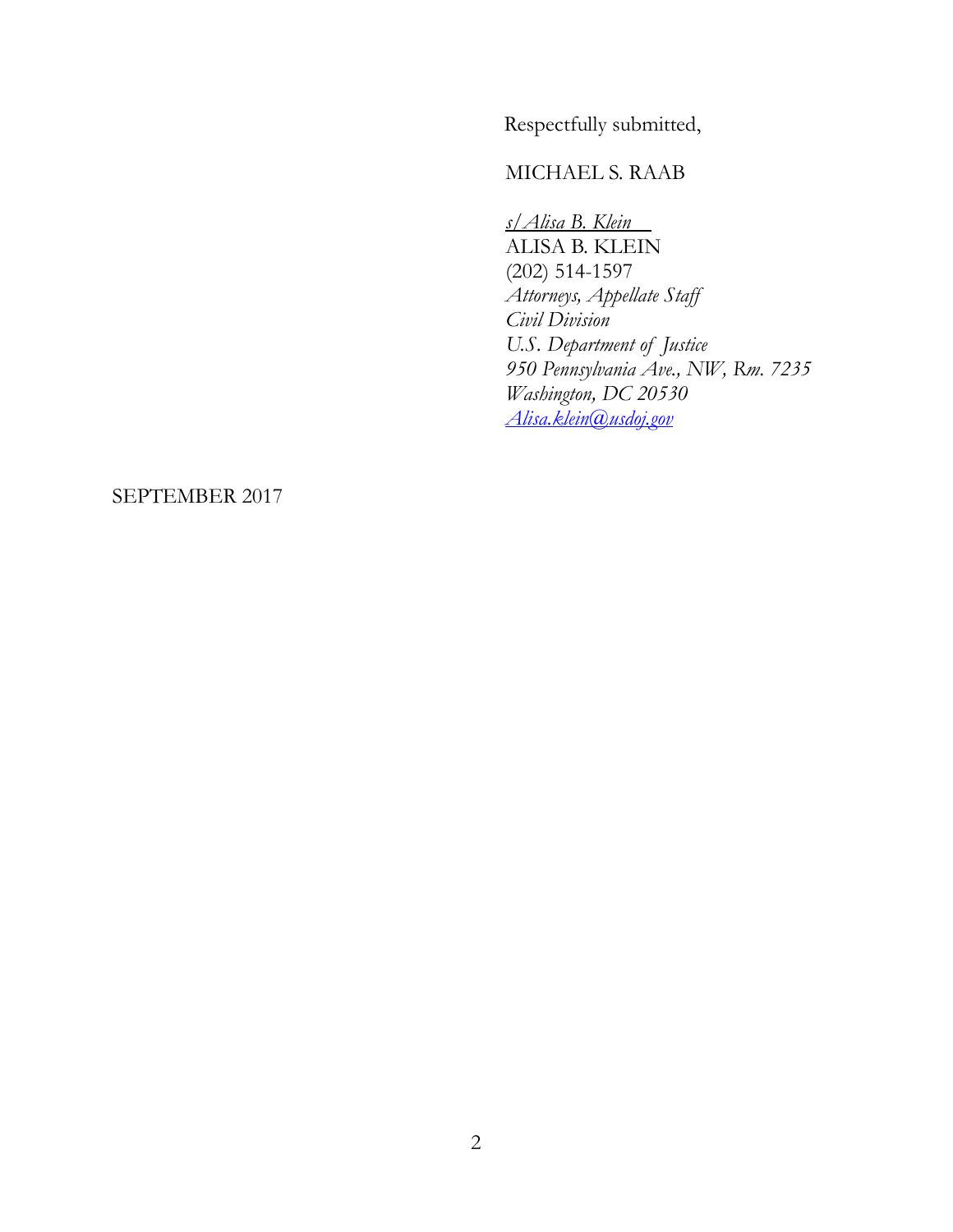## **CERTIFICATE OF SERVICE**

I hereby certify that on September 5, 2017, I electronically filed the foregoing motion with the Clerk of the Court by using the appellate CM/ECF system. I certify that the participants in the case are registered CM/ECF users and that service will be accomplished by the appellate CM/ECF system.

*/s/ Alisa B. Klein*

Alisa B. Klein